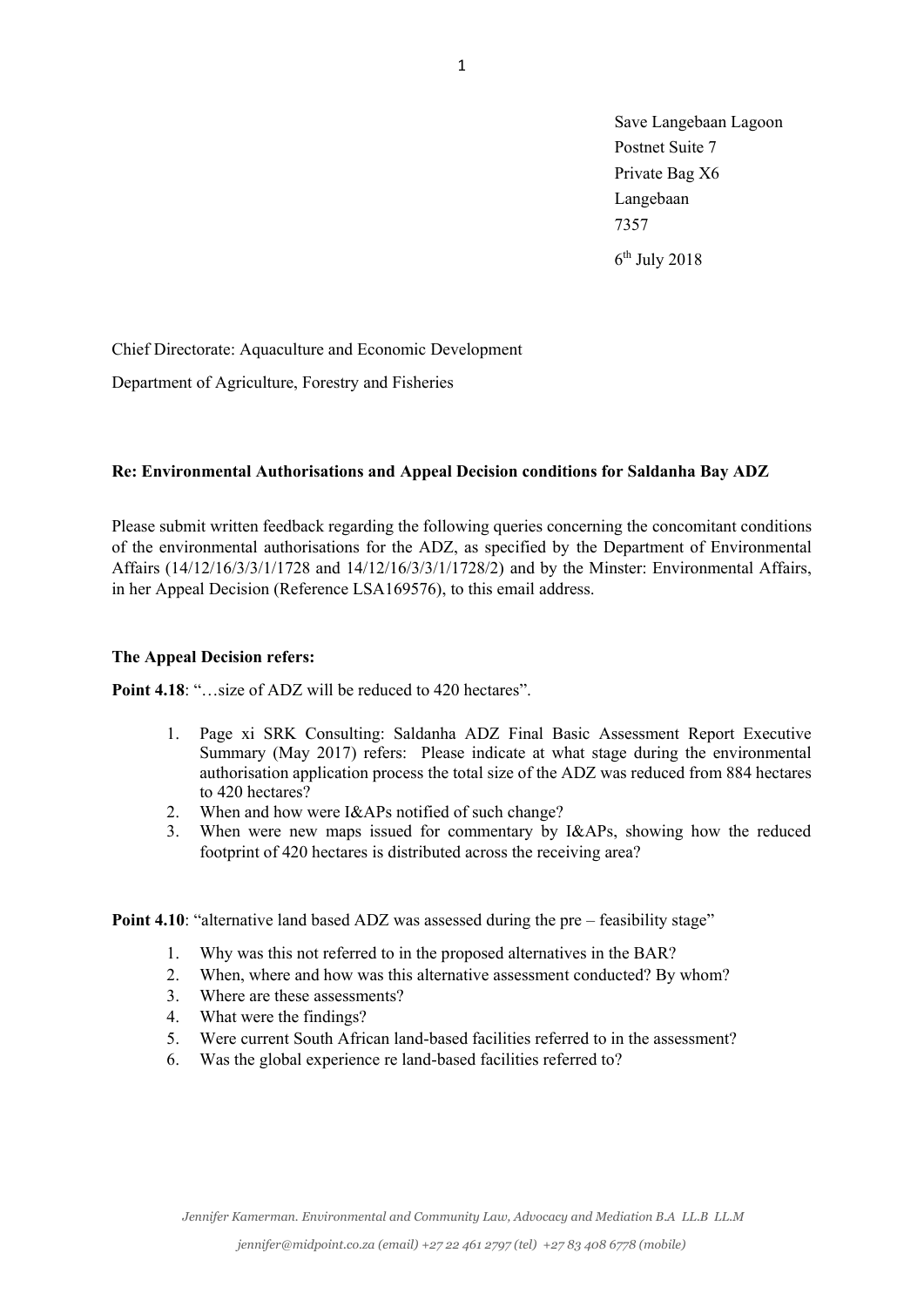**Point 4.12:** "The Minister notes concern raised regarding lack of defined thresholds for environmental parameters in EAs" and requires the establishment of two management bodies: ACM Aquaculture Monitoring Committee & Consultative Forum.

- 1. What is the remit of both bodies?
- 2. What is their authority? Legal construct?
- 3. To whom do they report?
- 4. How are they capacitated and resourced?
- 5. What is the membership selection criteria for both bodies?
- 6. Have these bodies already been constituted. If so, copies of MOUs/ Constitutions?
- 7. Level of independence of members?
- 8. How do both bodies assess their efficacy?

**Point 4.13**: "DAFF to appoint specialist to draft sampling and monitoring plan which will be used to monitor ADZ "

- 1. Who is this specialist?
- 2. Selection criteria?
- 3. Level of independence?
- 4. Peer oversight of plan?

**Point 4.13:** "…thresholds for environmental parameters are determined after baseline monitoring has been initiated "

- 1. What is the definition of environmental parameter thresholds?
- 2. What is included and excluded in baseline monitoring of this specific development?
- 3. Where will this monitoring take place? What are the determinants for this choice?
- 4. What is the minimum period for capturing / recording baseline monitoring results?
- 5. Who will conduct the monitoring / capturing / recording of these results? Who pays for this?
- 6. Who determines the performance criteria of those responsible for conducting the baseline monitoring and determining thresholds?
- 7. What oversight mechanisms are in place to assess performance and ensure outcomes are met timeously?
- 8. How soon after "baseline monitoring" has been initiated will thresholds be determined?
- 9. When will the results of the baseline monitoring and the environmental parameter thresholds be made public and through what formal communication channels?

**Point 4.14**: Benthic mapping under area prior to commencement

- 1. Who will do the benthic mapping? To what standards? Who pays for this?
- 2. How many "floor bed samples" will be taken, over what period of time and how frequently?
- 3. What are the determinants for selection of the area for benthic mapping?
- 4. Will benthic mapping be conducted in the MPA areas?
- 5. Who reviews performance of those responsible for the benthic mapping?
- 6. When will results be made available after each mapping period?

*Jennifer Kamerman. Environmental and Community Law, Advocacy and Mediation B.A LL.B LL.M*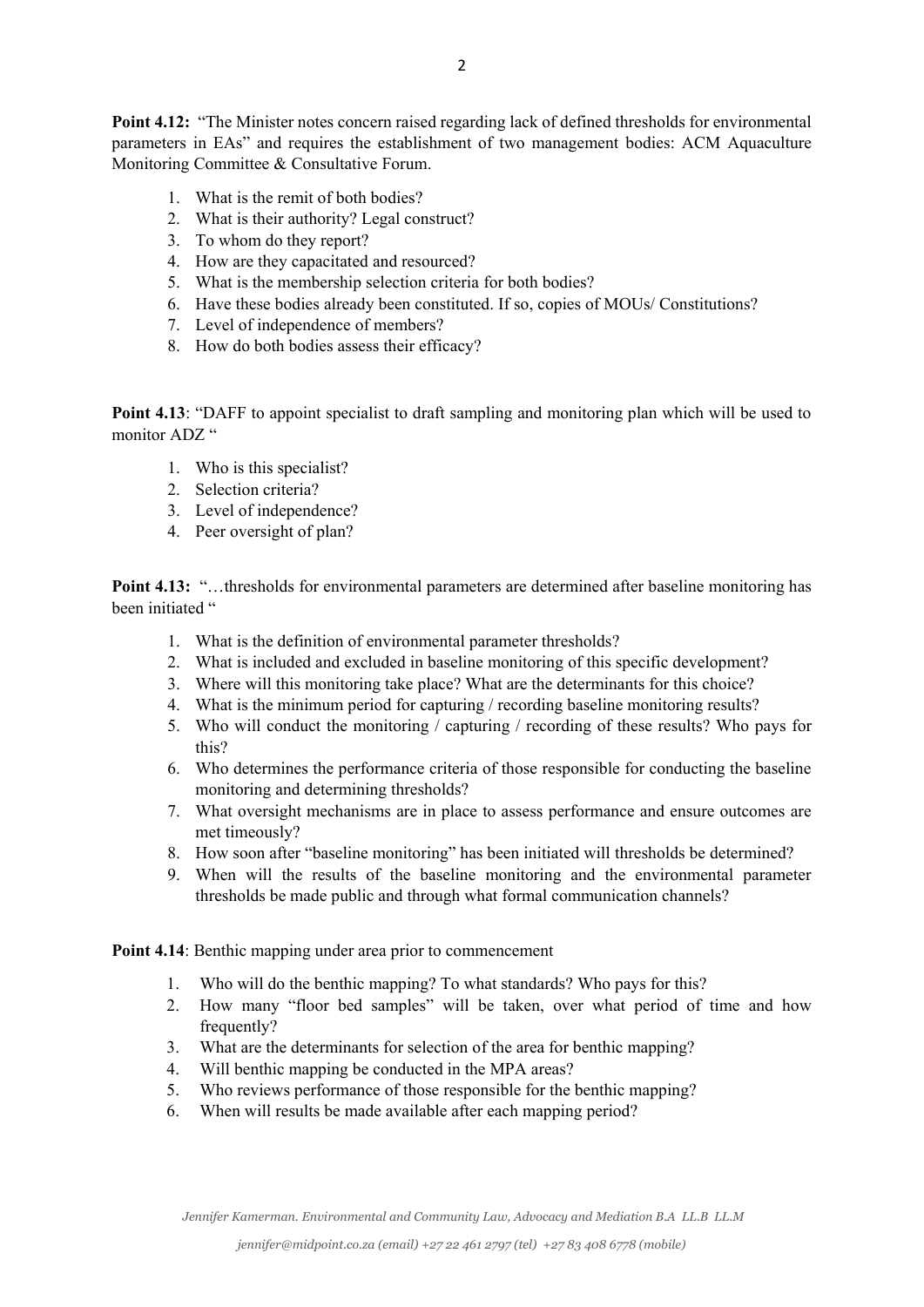7. How will these results be made available and to whom? What peer-review mechanism is in place?

**Point 4.14.3:** Predictive dispersion models must be developed within two years of new aquaculture activities commencing

- 1. Define Predictive Dispersion Models.
- 2. Which Predictive Dispersion Models will be used? Where else in the world have these models been used and with what peer-reviewed success?
- 3. Has the selection of the models been independently peer reviewed as the most appropriate for the type and scale of activity planned?
- 4. Who will customise these models for the specific conditions?
- 5. Who pays for this?

**Point 4.15:** ADZ level monitoring for wider spatial and cumulative impact of farms, including monitoring further afield and at controlled sites, to determine the ADZ footprint and inform expansion of aquaculture within approved limits or boundaries

- 1. What is defined by "further afield" and what are the co-ordinates of the controlled sites.
- 2. Does further afield extend into the Lagoon and the other MPAs?
- 3. Over what period of time will cumulative impacts be monitored?
- 4. What is meant by "inform expansion of aquaculture within approved site"? Does this refer to the authorised EMPr's phased-in strategy, or does it mean that the ADZ can expand beyond this footprint at later stage, and with what sanction?
- 5. When referring to "wider spatial and cumulative impact of farms", does this mean that baseline samples have to be taken in these "further afield" areas and will also be taken prior to commencement of farming activities? i.e. Samples of Lagoon /other MPAs / and areas not within footprint of the ADZ will also be taken and recorded as baseline conditions prior to commencement?
- 6. Who will conduct this monitoring? Who will pay for it?
- 7. What independent oversight will there be of the results?
- 8. What sanction will be applied to the development if the results show high risk of harm to the both the receiving environment and areas adjacent thereto?
- 9. What do the results need to show before further expansion is contemplated?
- 10. How will the results of the monitoring be made available to the public and in what timeframe post the findings?
- 11. Will development expansion be suspended until results of the monitoring have been thoroughly and independently evaluated? If so, how will this be enforced?

Point 4.17: "The potential impact to RAMSAR site was adequately considered during EIA process"; "Impacts are deemed to be low to medium impacts with the implementation of the recommended mitigation measures "

- 1. What are these mitigation measures for the Ramsar site?
- 2. How will they be implemented?
- 3. Who will implement these mitigating measures?
- 4. Who will pay for this implementation?

*Jennifer Kamerman. Environmental and Community Law, Advocacy and Mediation B.A LL.B LL.M*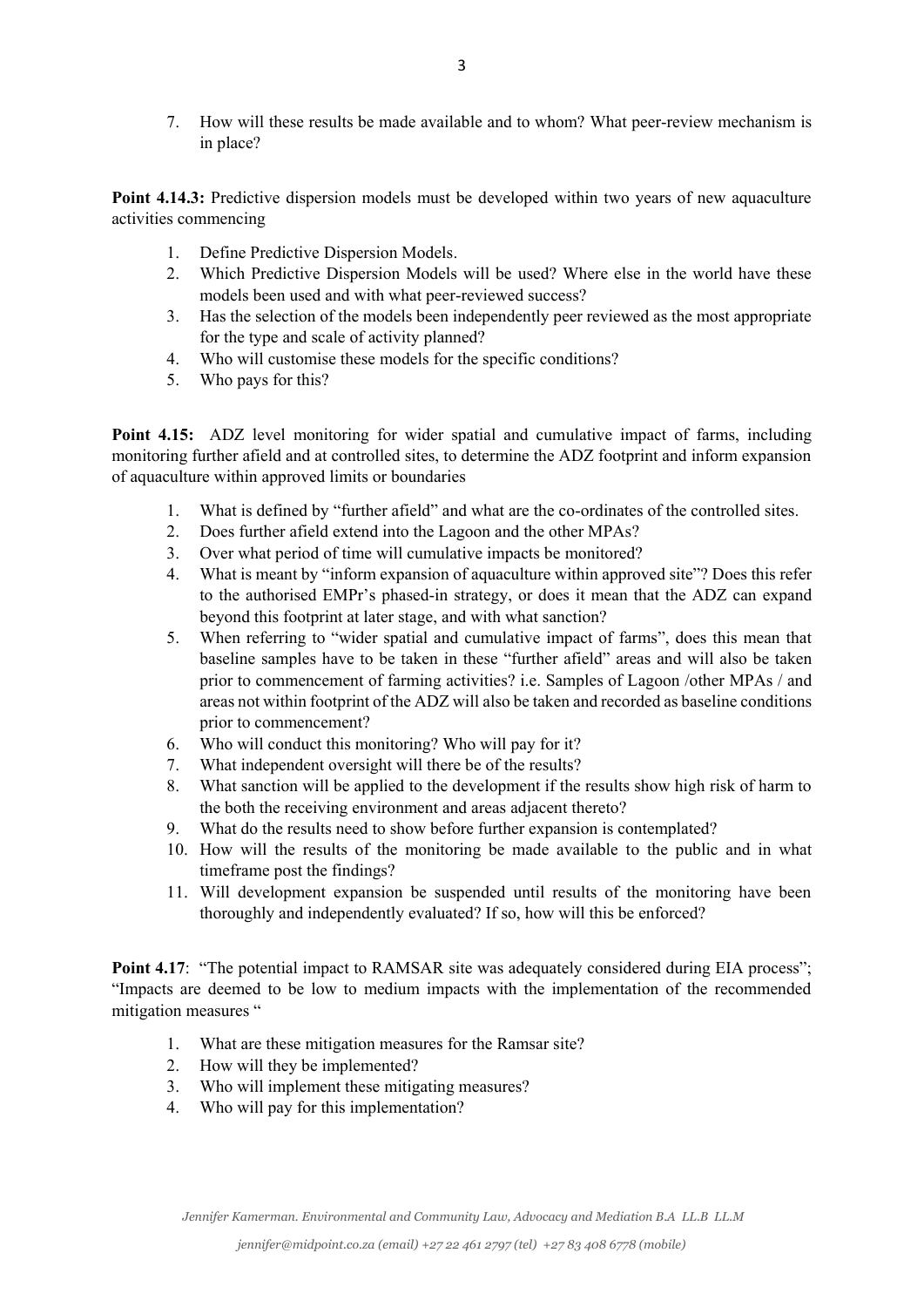- 5. Who will be responsible for enforcement / monitoring / assessment of mitigation measures?
- 6. Who will conduct oversight of the results of the mitigation measures?
- 7. Do these mitigation measures and monitoring standards meet with the approval of the Ramsar Secretariat? If so, please provide evidence of this approval.
- 8. Have the local representatives of Ramsar been consulted regarding the monitoring and the mitigation measures?
- 9. What sanctions are in place if the results do not meet with the approval of Ramsar? How soon will these sanctions be applied after the results show harm to the Ramsar site?
- 10. Who is responsible for informing / updating and communicating with the Ramsar Secretariat with regards to the potential impacts, the planned mitigation thereof, the results of the monitoring and the response to the results?
- 11. What has been the response from the Ramsar Secretariat regarding the ADZ development?

**Point 4.18:** "...after the said reduction, no further objections were raised regarding socio-economic impacts."

1. Please refer to pages 2 to 4 of the SLL's Letter of Objection to SRK's Final Basic Assessment Report, timeously submitted and for which receipt thereof was formally acknowledged. Please confirm that said letter was submitted to the DEA as part of DAFF's final application for environmental authorization of the ADZ, as the Minister statement in Point 4.18 is factually incorrect.

## **General:**

- 1. When will the baseline monitoring commence and over what period of time?
- 2. Mitigation measures as per SRK's FBAR refers: How will these mitigating measures be implemented, monitored, enforced, and financed?
- 3. Will the mitigation measures be implemented prior to the commencement of farming activity?
- 4. Will all the mitigation measures identified by SRK be implemented concurrently?
- 5. Who will ensure that the mitigation measures are implemented for all farming activity in a standardised manner and to best practice? Who will conduct independent oversight of this process?
- 6. Molapong's Pilot Project
	- What will now happen with Molapong's fin-fish trial cages, as their siting falls outside the ADZ coordinates?
	- What is the time-period allowed in terms of their permit in which to run a pilot project?
	- What does the permit allow in terms of the scale of the pilot project number and type of cages, tonnage?
	- Cages used in the pilot project are different from those authorised in terms of their FBAR. Who will ensure that the pilot project cages are not moved into their lease area within the ADZ?
	- How long has the pilot project been operating? What kind of monitoring has been conducted thereon? What have the results shown? Which independent body or expert has reviewed the results? What action has been taken regarding the results?